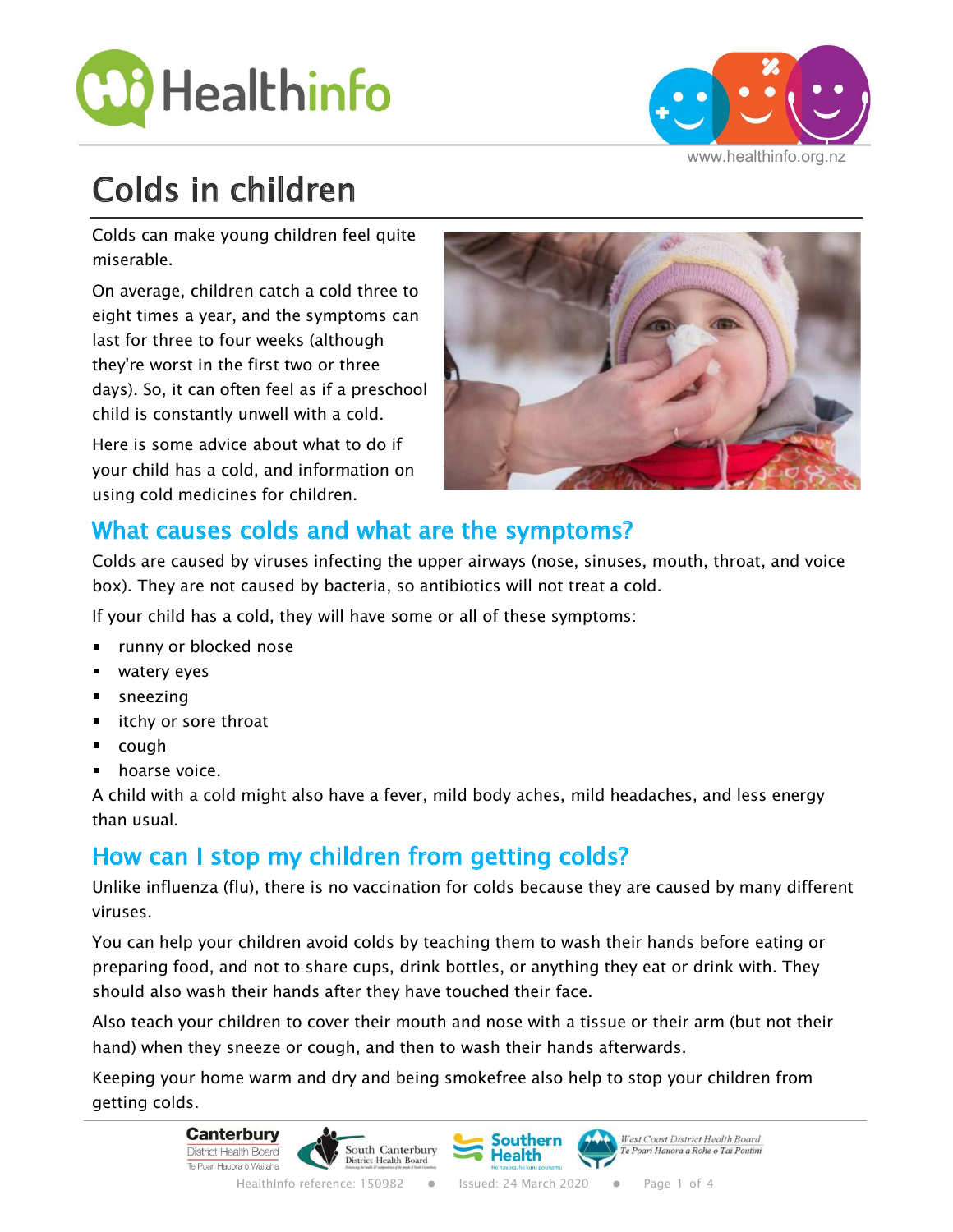

www.healthinfo.org.nz

How long do colds last and does treatment shorten them?

|                    | Day 1              | Day 5              | Day 10     |
|--------------------|--------------------|--------------------|------------|
| <b>RUNNY NOSE</b>  | <b></b>            | <b></b>            | <b></b>    |
| <b>SORE THROAT</b> | <b>********</b> ** |                    |            |
| <b>COUGH</b>       | **********         | <b>****</b> ****** | <b></b>    |
| <b>FEVER</b>       | <b></b>            | <b></b>            | ********** |

Common Cold Symptom Duration In Children .<br>Oreated with data from: Common cold symptoms in children: results of an Internet-based<br>surveillance program. J Med Internet Res. 2014 Jun 19;16(6):e144. doi: 10.2196/jmir.2868.

Most people get over a cold within one to two weeks, but the cough that goes with a cold can last up to four weeks. Click on the image above to see how many children still have symptoms after five or 10 days.

While your child's immune system is fighting the cold, you will notice some changes in their symptoms:

- **the mucus from their nose may become thicker and may become yellow or green**
- $\blacksquare$  their cough may start to sound wet
- **they may cough up mucus (phlegm) that is first white or clear, but then pale green or yellow.** These changes are normal. They do not mean your child needs antibiotics.

There are no treatments that will make a cold go away more quickly. But your child's immune system should fight it off within one or two weeks.

Antibiotics will not treat a cold and may cause side-effects such as diarrhoea (the runs), thrush, and tummy aches. Giving antibiotics to a child when they don't need them makes it more likely the child will develop a bacterial infection that is resistant to antibiotics. This could make it difficult treat to any bacterial infections they get.

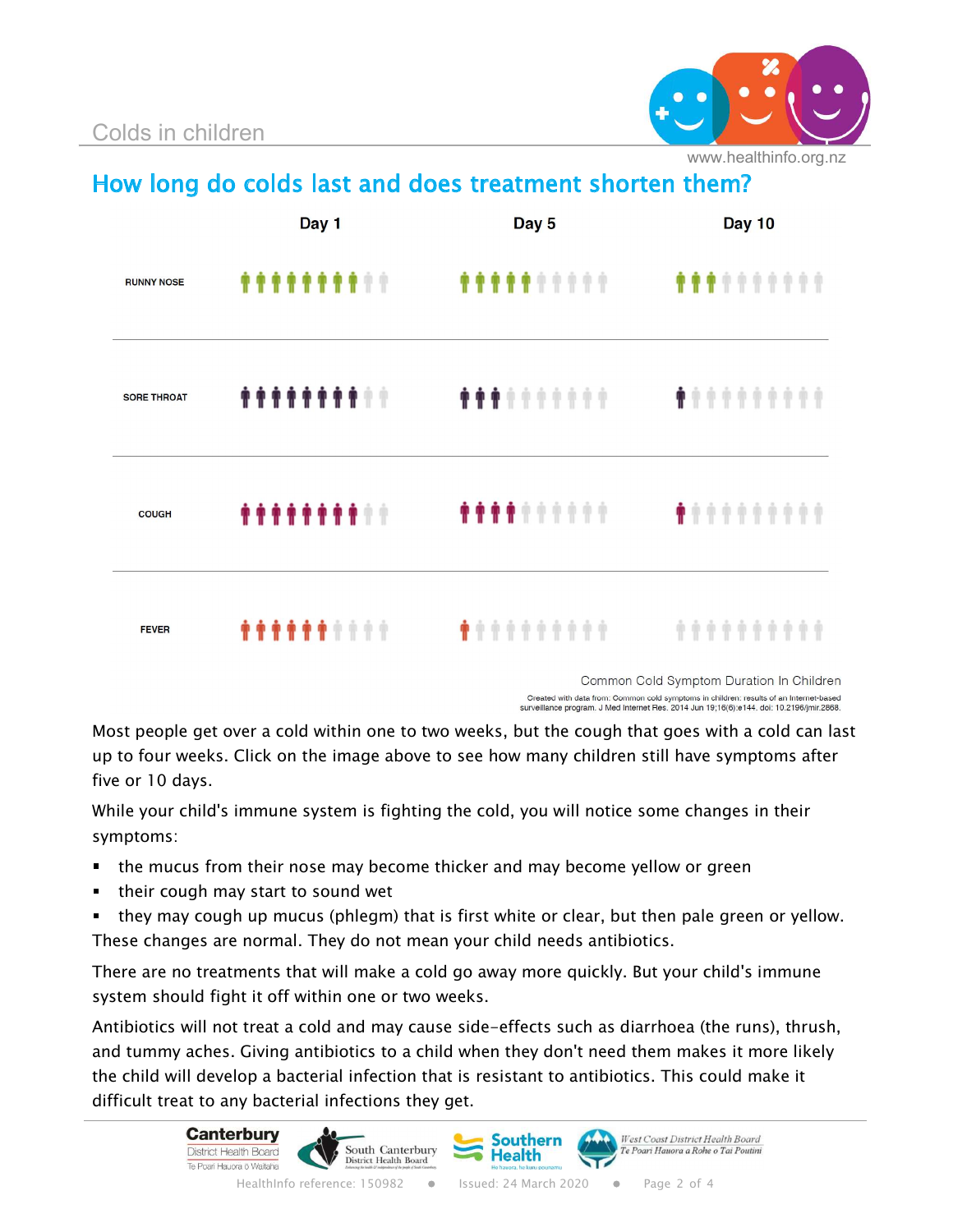

### What are the best ways to manage cold symptoms?

- Give your child paracetamol to help relieve aches, sore throats, ear ache, and headaches. It can also bring down a fever. Carefully follow the instructions on the label about how much medicine to give your child, and how often. The mixtures for children come in different strengths. Take care to use the correct amount for the age or weight of the child. If you're not sure, talk to your pharmacist.
- Get your child to drink plenty of fluids. Your child may need more water because of a fever. Being dehydrated will make them feel even worse, so drinking plenty of water will help.
- Give your child a warm bath or shower before bed. This may make their congestion better for a while, without the side effects of decongestant medicines. Using a humidifier in their bedroom can also help.
- Use saline nasal drops or spray. These are particularly useful for thinning mucus and unblocking babies' noses. Babies have difficulty breathing through their mouth until they are toddlers, so congestion can make it hard for them to sleep and feed. You can buy drops or sprays from a pharmacy, or you could make your own saline rinse and apply a few drops to each nostril, using a syringe.

Make sure you read the advice on using over-the-counter cold medicines for children on www.healthinfo.org.nz.

## When should I take my child to the doctor?

Most colds get better within one to two weeks. Most children don't need to see a nurse or doctor. But you should take your child to see a doctor if they:

- **a** are less than 3 months old and have a fever
- **The are short of breath (they look puffed), are breathing noisily, or their ribs show more than** normal when they breathe
- are coughing up a lot of mucus or are coughing for a long time without taking a breath
- can't keep food or liquid down, are drinking less than half their normal amount, or are not weeing much
- **are unusually tired or lacking energy**
- $\blacksquare$  have a rash (spots on their skin)
- **have pain anywhere that's getting worse, even though you've given them paracetamol**
- **have had a fever for three days and it's not getting better**
- have had a wet-sounding cough for four weeks or have had a cold for four weeks and still aren't getting better.